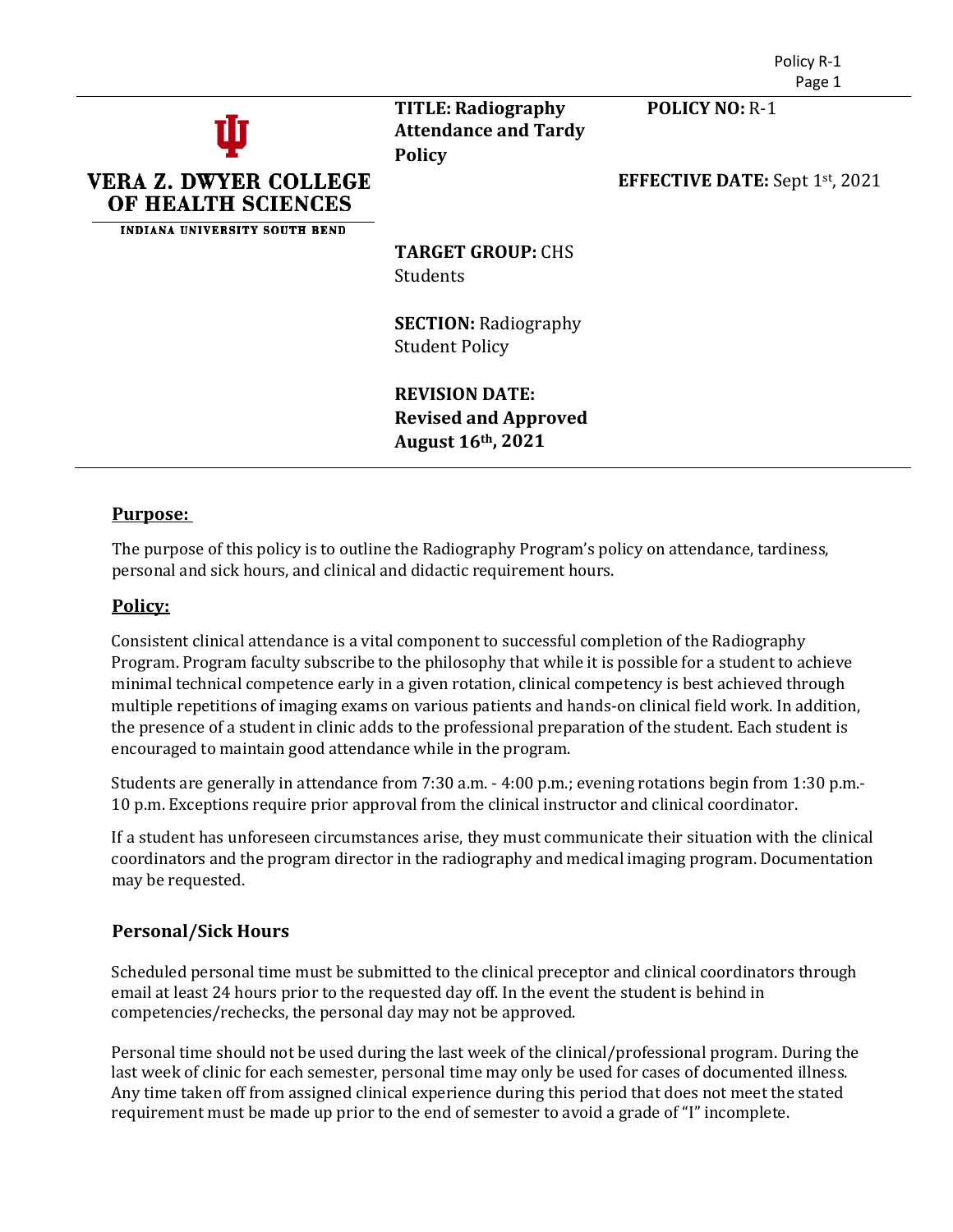Students are allotted 32 hours of personal time for the academic year (Junior Fall until end of Summer II semesters) and 32 hours of personal time for the Senior Fall/Spring semesters. If unused, the initial 32 hours may not roll over into the Senior Fall/Spring semesters. Students are expected to manage their personal hours to meet their needs.

If students miss more than the allotted 32 hours per academic year, students will need to make up the time. If the time is not made up before the end of the semester, the student will receive an incomplete.

Banking of clinical hours are not permitted unless extenuating circumstances arise and are approved by the clinical coordinators and program director.

# **Use of Personal Time for Weekend Rotations**

Each student is required to complete weekend rotations during the clinical program. Weekend rotations will start the spring semester of their junior year. A weekend rotation consists of 8 hours of off-shift clinical experience. Off- shift clinical experience provides the student with the opportunity to experience the clinical setting outside regular (Monday- Friday 7:30 a.m. – 4:00 p.m.). To satisfy this clinical objective, students must complete the entire 8-hour weekend shift. Students are not permitted to use personal time to satisfy this requirement. If a weekend rotation is missed, the student must make up that clinical time. Weekend rotations are scheduled in advance to give the student the opportunity to plan around any scheduling conflicts.

The Clinical Coordinators are available via email or office phone during regular clinical hours (Monday - Friday, 7:30 am - 4:00 pm). Students who wish to contact the clinical coordinators outside these hours are encouraged to use the numbers provided on their clinical syllabus. Clinical coordinators have access to voicemail from their personal cell phone and will reply in the event of an emergency.

# **Absence/Calling Off Clinic**

Reporting clinical absences is a two-step process;

- 1. the student must call/email the clinical coordinator to report theirabsence
- 2. the student must call their assigned clinical agency to report theirabsence

Absences should be reported at least 1 hour prior to the student's scheduled start time. Main department telephone numbers are listed in the student handbook. If the clinical instructor is not available, a message should be left with the department to be forwarded to the clinical instructor. If a student is visiting a clinical site and needs to call off, the student should contact the visiting site, their clinical instructor at their home site, and the clinical coordinator.